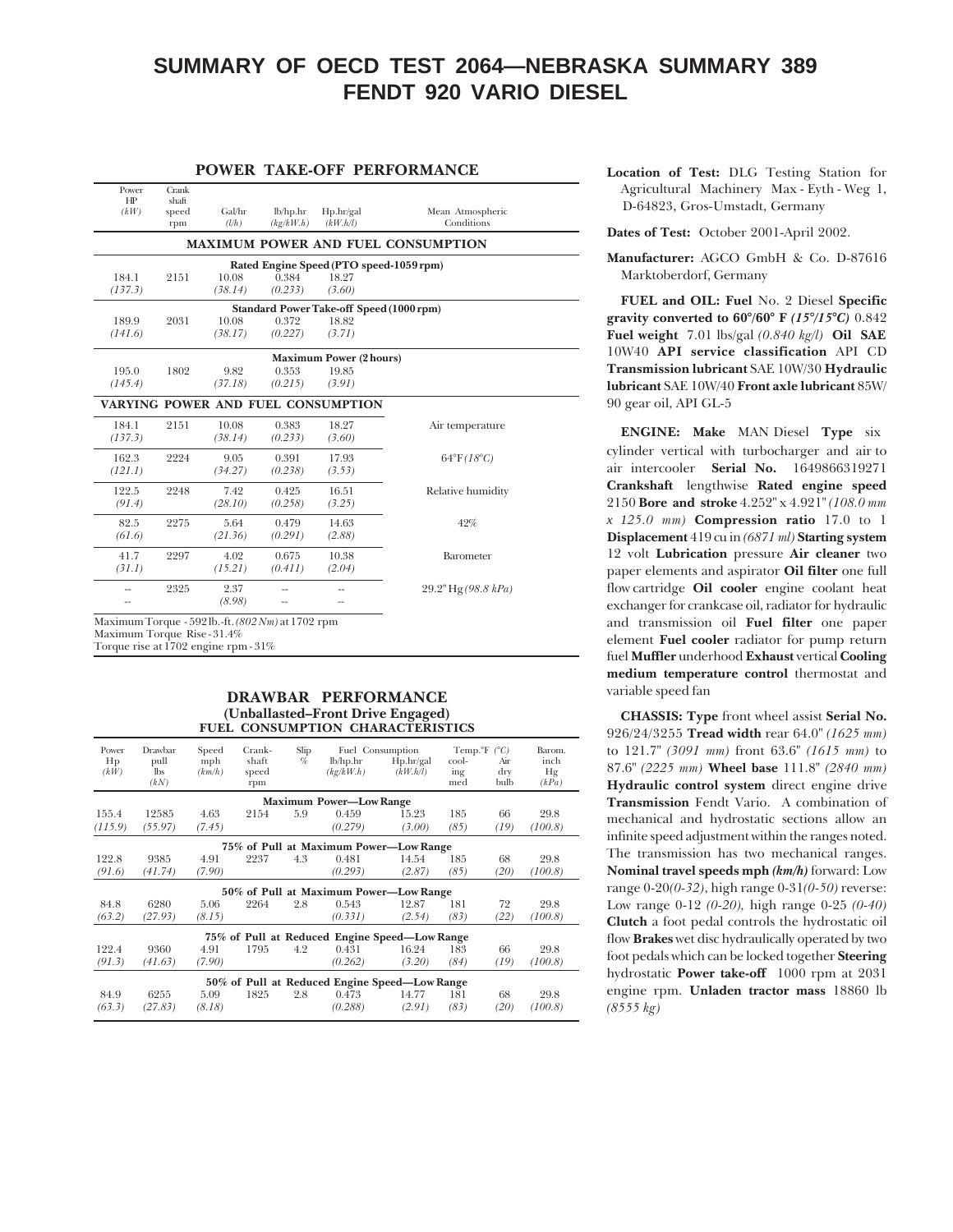#### **DRAWBAR PERFORMANCE (Unballasted–Front Drive Engaged) MAXIMUM POWER AT SELECTED TRAVEL SPEEDS**

| Power            | Drawbar                    | Speed           | Crank-                | Slip |                                | Fuel Consumption      |                     | Temp. ${}^{\circ}F({}^{\circ}C)$ | Barom.              |
|------------------|----------------------------|-----------------|-----------------------|------|--------------------------------|-----------------------|---------------------|----------------------------------|---------------------|
| Hp<br>(kW)       | pull<br><b>lbs</b><br>(kN) | mph<br>(km/h)   | shaft<br>speed<br>rpm | %    | lb/hp.hr<br>(kg/kW.h)          | Hp.hr/gal<br>(kW.h/l) | cool-<br>ing<br>med | Air<br>dry<br>bulb               | inch<br>Hg<br>(kPa) |
| 147.8<br>(110.2) | 19210<br>(85.45)           | 2.88<br>(4.64)  | 1849                  | 15.1 | Low Range<br>0.480<br>(0.292)  | 14.57<br>(2.87)       | 185<br>(85)         | 72<br>(22)                       | 29.9<br>(101.3)     |
| 156.4<br>(116.6) | 17080<br>(75.97)           | 3.43<br>(5.53)  | 1802                  | 10.0 | Low Range<br>0.444<br>(0.270)  | 15.74<br>(3.10)       | 185<br>(85)         | 72<br>(22)                       | 29.9<br>(101.3)     |
| 161.7<br>(120.6) | 13380<br>(59.52)           | 4.53<br>(7.29)  | 1796                  | 6.1  | Low Range<br>0.427<br>(0.260)  | 16.34<br>(3.22)       | 187<br>(86)         | 70<br>(21)                       | 29.9<br>(101.3)     |
| 161.9<br>(120.7) | 11210<br>(49.87)           | 5.41<br>(8.71)  | 1798                  | 5.1  | Low Range<br>0.427<br>(0.260)  | 16.34<br>(3.22)       | 185<br>(85)         | 70<br>(21)                       | 29.5<br>(100.0)     |
| 160.9<br>(120.0) | 9520<br>(42.34)            | 6.34<br>(10.20) | 1794                  | 4.4  | Low Range<br>0.431<br>(0.262)  | 16.24<br>(3.20)       | 185<br>(85)         | 72<br>(22)                       | 29.5<br>(100.0)     |
| 159.3<br>(118.8) | 8150<br>(36.24)            | 7.33<br>(11.80) | 1805                  | 3.7  | Low Range<br>0.435<br>(0.264)  | 16.09<br>(3.17)       | 185<br>(85)         | 73<br>(23)                       | 29.5<br>(100.0)     |
| 156.1<br>(116.4) | 7105<br>(31.61)            | 8.24<br>(13.26) | 1802                  | 3.2  | Low Range<br>0.443<br>(0.269)  | 15.79<br>(3.11)       | 185<br>(85)         | 72<br>(22)                       | 29.8<br>(101.0)     |
| 153.7<br>(114.6) | 16725<br>(74.40)           | 3.45<br>(5.54)  | 1798                  | 9.4  | High Range<br>0.453<br>(0.276) | 15.43<br>(3.04)       | 185<br>(85)         | 61<br>(16)                       | 29.8<br>(100.8)     |
| 157.4<br>(117.4) | 15000<br>(66.72)           | 3.94<br>(6.33)  | 1798                  | 7.4  | High Range<br>0.439<br>(0.267) | 15.94<br>(3.14)       | 185<br>(85)         | 57<br>(14)                       | 29.8<br>(100.8)     |
| 162.4<br>(121.1) | 13540<br>(60.22)           | 4.50<br>(7.24)  | 1797                  | 6.3  | High Range<br>0.427<br>(0.260) | 16.39<br>(3.23)       | 185<br>(85)         | 57<br>(14)                       | 29.8<br>(100.8)     |
| 164.0<br>(122.3) | 11085<br>(49.30)           | 5.55<br>(8.93)  | 1801                  | 4.8  | High Range<br>0.424<br>(0.258) | 16.50<br>(3.25)       | 183<br>(84)         | 54<br>(12)                       | 29.6<br>(100.3)     |
| 165.9<br>(123.7) | 9585<br>(42.64)            | 6.49<br>(10.44) | 1801                  | 4.1  | High Range<br>0.418<br>(0.254) | 16.73<br>(3.29)       | 183<br>(84)         | 59<br>(15)                       | 29.6<br>(100.3)     |
| 164.5<br>(122.7) | 8285<br>(36.84)            | 7.45<br>(11.99) | 1795                  | 3.5  | High Range<br>0.421<br>(0.256) | 16.60<br>(3.27)       | 185<br>(85)         | 63<br>(17)                       | 29.6<br>(100.3)     |
| 164.3<br>(122.5) | 7400<br>(32.91)            | 8.33<br>(13.40) | 1790                  | 3.2  | High Range<br>0.419<br>(0.255) | 16.70<br>(3.29)       | 185<br>(85)         | 63<br>(17)                       | 29.6<br>(100.3)     |
| 163.2<br>(121.7) | 6925<br>(30.81)            | 8.84<br>(14.22) | 1805                  | 3.1  | High Range<br>0.427<br>(0.259) | 16.40<br>(3.23)       | 185<br>(85)         | 64<br>(18)                       | 29.6<br>(100.3)     |

### **REPAIRS AND ADJUSTMENTS:** No repairs or adjustments

**NOTE:**The performance figures on this report are the result of replacing the electronic engine control module of the Fendt 926 with the 920 module.

**REMARKS:** All test results were determined from observed data obtained in accordance with official OECD test procedures. This tractor did not meet the manufacturer's claims of 40% torque rise, 6% power bulge, 3 point lift at ball ends of 20238 lb *(90 kN)* nor remote hydraulic flow of 30 gpm *(112 l/min)*. The performance results on this summary were taken from OECD tests conducted under the Code II Test Code procedure.

We, the undersigned, certify that this is a true summary of data from OECD Report No. **2064**, Nebraska Summary 389, June 11, 2003.

 Leonard L. Bashford Director

> M.F. Kocher V.I. Adamchuck W.P. Campell Board of Tractor Test Engineers

#### **TIRES AND WEIGHT Tested Without Ballast**

**Rear Tires–**No., size, ply & psi (kPa) Two 480/80R46;\*\*; 23 (160)<br> **Front Tires–**No., size, ply & psi (kPa) Two 14.9R38;\*\*; 20 (140) **Front Tires–**No., size, ply & psi *(kPa)* Two 14.9R38;\*\*; 2<br> **Height of Drawbar** 20.9 in (500 nm) **Height of Drawbar** 20.9 in *(500 mm)*<br> **Static Weight with operator-Rear** 20.9 in *(500 mm)*<br>
11475 lb *(5205 kg)* **Static Weight with operator–Rear**<br>- Front

– Front 7550 lb *(3425 kg)* – Total 19025 lb *(8630 kg)*